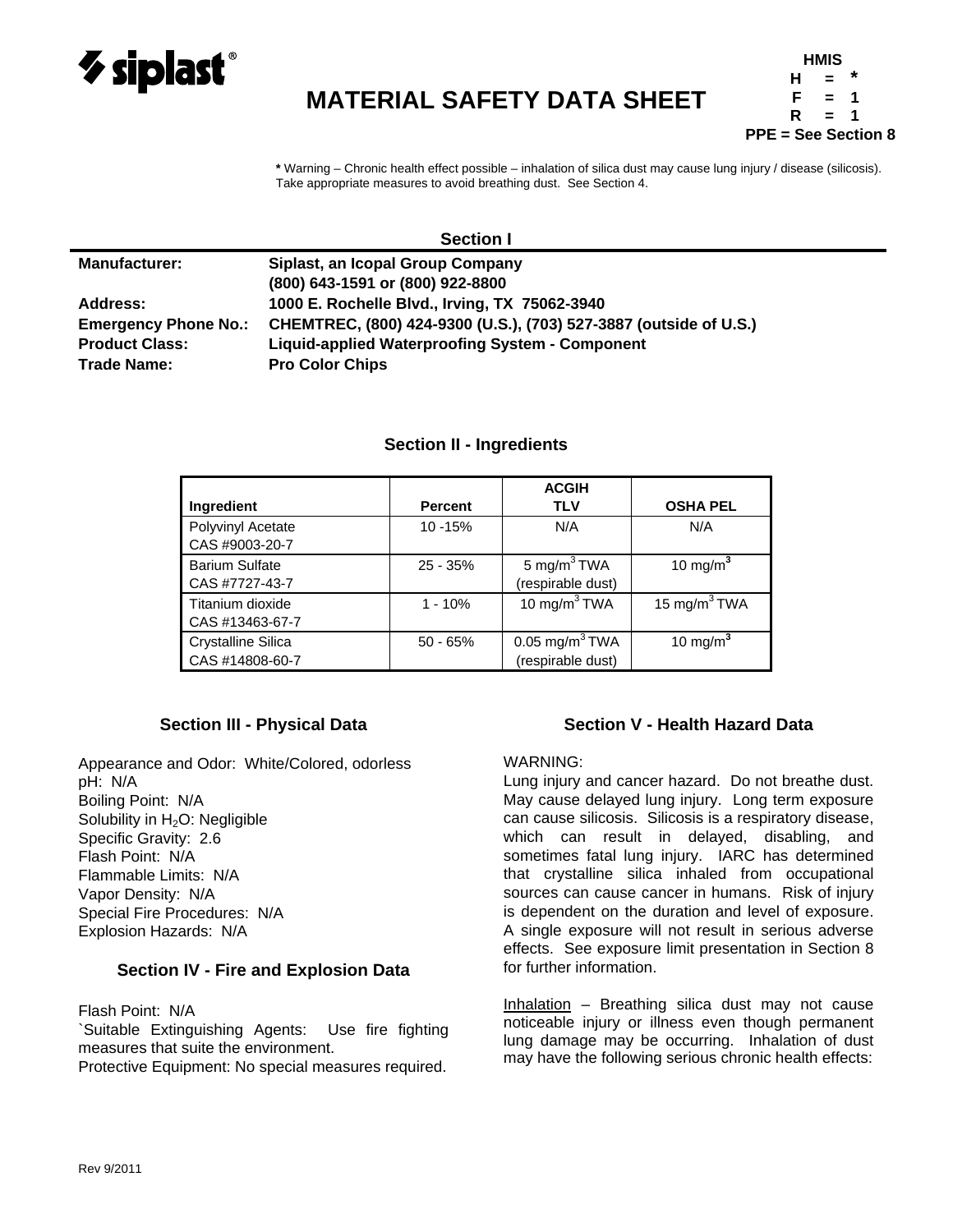Silicosis: Excessive inhalation of respirable crystalline silica dust may cause a progressive, disabling and sometimes fatal lung disease called silicosis. Symptoms include cough, shortness of breath, wheezing, non-specific chest illness and reduced pulmonary function. This disease is exacerbated by smoking. Individuals with silicosis are predisposed to develop mycobacterial infections (tuberculous and non-tuberculous) and fungal infections. Inhalation of air with a very high concentration of respirable silica dust and cause the most serious forms of silicosis in a matter of months or a few years. Some epidemiologic studies have concluded that there is significant risk of developing silicosis even at airborne exposure levels that are equal to the recommended NIOSH REL, the ACGIH TLV, the OSHA PEL, and the MSHA Exposure Limit. Cancer Status: The International Agency for Research on Cancer has determined that crystalline silica inhaled in the form of quartz or cristobalite from occupational sources is carcinogenic to humans (Group 1 – carcinogenic to humans). Refer to IARC Monograph 68, Silica, Some Silicates and Organic Fibres (published in Jun 1997) in conjunction with the use of these materials. The National Toxicology Program classifies respirable crystalline silica as "known to be a human carcinogen". Refer to the Tenth Report on Carcinogens (2002). The American Conference of Governmental Industrial Hygienists (ACGIH) classifies crystalline silica, quartz, as a suspected human carcinogen (A2).

Other Data with Possible Relevance to Human Health:

There is some evidence that breathing respirable crystalline silica or the disease silicosis is associated with an increased incidence of significant disease endpoints such as scleroderma (an immune system disorder manifested by fibrosis of the lungs, skin and other internal organs) rheumatoid arthritis, systemic lupus, erythematosus, sarcoidosis, chronic bronchitis, chronic obstructive pulmonary disease (COPD), emphysema, chronic kidney disease and end-stage renal disease.

For further information consult "Adverse Effects of Crystalline Silica Exposure" published by the American Lung Association, American Journal of Respiratory and Critical Care Medicine, Volume 115, pages 761-768, 1997, and see also NIOSH Hazard Review – Health Effects of Occupational Exposure to Respirable Crystalline Silica, April 2002 (see Section 7 for NIOSH Hazard Review Web site).

Skin Contact – May cause irritation.

Eye Contact – May cause mechanical irritation and possible injury.

Ingestion – No adverse effects expected for normal, incidental ingestion.

Chronic Health Effects - See "Inhalation" subsection above with respect to silicosis, cancer status and other data with possible relevance to human health. Medical Conditions Aggravated by Exposure – Individuals with respiratory disease, including but not limited to asthma and bronchitis, or subject to eye irritation, should not be exposed to respirable quartz dust.

Signs and Symptoms of Exposure – Exposure to dust may cause mucous membrane and respiratory irritation, cough, sore throat, nasal congestion, sneezing and shortness of breath. However, there may be no immediate signs for symptoms of exposure to hazardous concentrations of respirable crystalline silica (quartz). See "Inhalation" subsection above for symptoms of silicosis. The absence of symptoms is not necessarily indicative of safe conditions.

Acute Toxicity Values – Silica: LD50 oral rat > 22,500 mg/kg.

### Emergency and First Aid Procedures:

SKIN: No first aid should be needed since dermal contact with this product does not affect the skin. Wash exposed skin with soap and water.

EYES: Flush the eyes immediately with large amounts of running water, lifting the upper and lower lids occasionally. If irritation persists or for embedded foreign body, get immediate medical attention.

GROSS INHALATION: Remove victim to fresh air. If breathing has stopped, perform artificial respiration. If breathing is difficult, have qualified personnel administer oxygen. Get prompt medical attention.

INGESTION: If large amounts are swallowed, get immediate medical attention.

# **Section VI - Reactivity Data**

Stability: Stable  $X$  Unstable \_ Incompatibility: Powerful oxidizing agents such as fluorine, chlorine trifluoride, manganese trioxide, etc. Hazardous Decomposition Products: Silica will dissolve in hydrofluoric acid producing a corrosive gas, silicon tetrafluoride.

Hazardous Polymerization: Will not occur.